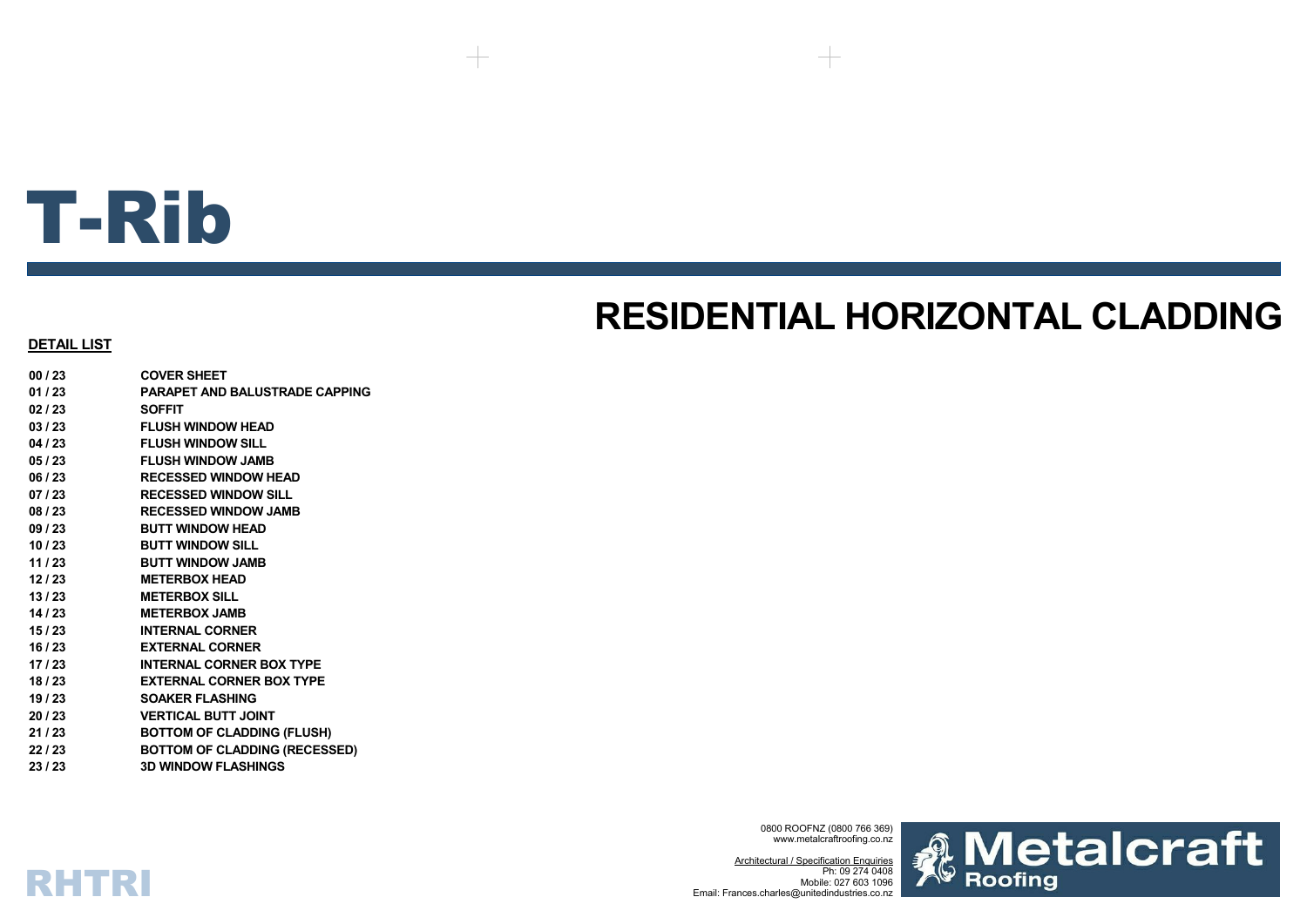

**T-Rib**

- BUILDING PAPER IS THE COMMON GENERIC NAME FOR PERMEABLE ROOF AND WALL UNDERLAYS. PLEASE REFER TO NZBC E2/AS1 AND MRM CODE OF PRACTICE VERSION 2.2 /2012.



DISCLAIMER:<br>All details are to be used for indicative purposes only and the designer should consult both the MRM<br>code of pratice version 2.2 /2012, E2 and all other relevant building codes<br>Details of the supporting mechani is the responsibility of the designer. Construction detail can vary for wall cladding. The underlay is

detailed as a single line for simplicity and is indicative only. Building paper type and method of installation should comply with underlay manufacturers recommendations and NZBC regulations.

| PARAPET AND BALUSTRADE CAPPING         |
|----------------------------------------|
| <b>RESIDENTIAL HORIZONTAL CLADDING</b> |

| Reference RHTRI | Date 2014 | Scale 1:2 | Sheet 01 / 23 |
|-----------------|-----------|-----------|---------------|
|                 |           |           |               |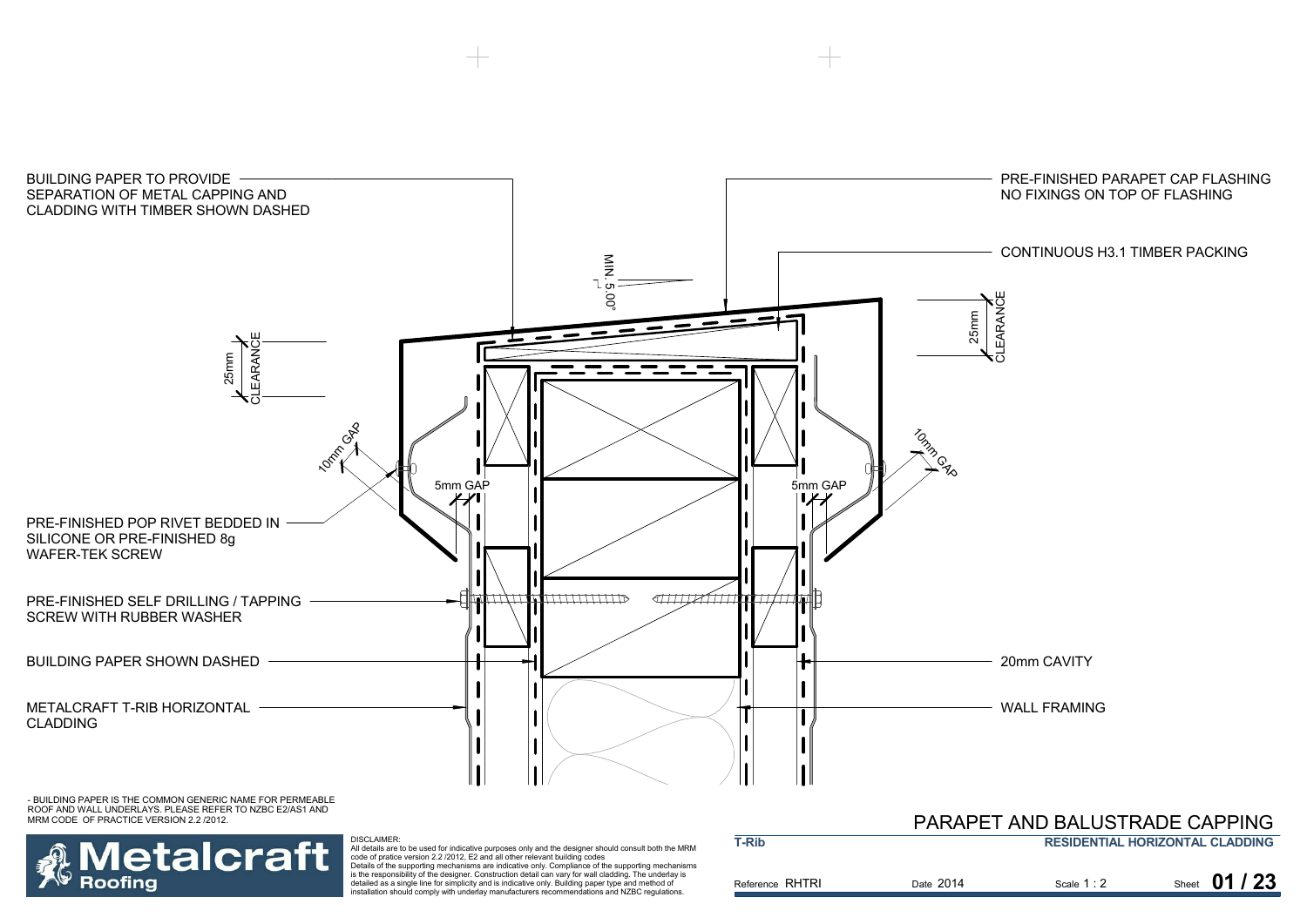

ROOF AND WALL UNDERLAYS. PLEASE REFER TO NZBC E2/AS1 AND MRM CODE OF PRACTICE VERSION 2.2 /2012.



DISCLAIMER:

Reference RHTRI Date Scale Sheet 2014All details are to be used for indicative purposes only and the designer should consult both the MRM<br>code of pratice version 2.2 /2012, E2 and all other relevant building codes<br>Details of the supporting mechanisms are indi detailed as a single line for simplicity and is indicative only. Building paper type and method of **T-RibRESIDENTIAL HORIZONTAL CLADDING**

Scale 1:2 **02 / 23**

SOFFIT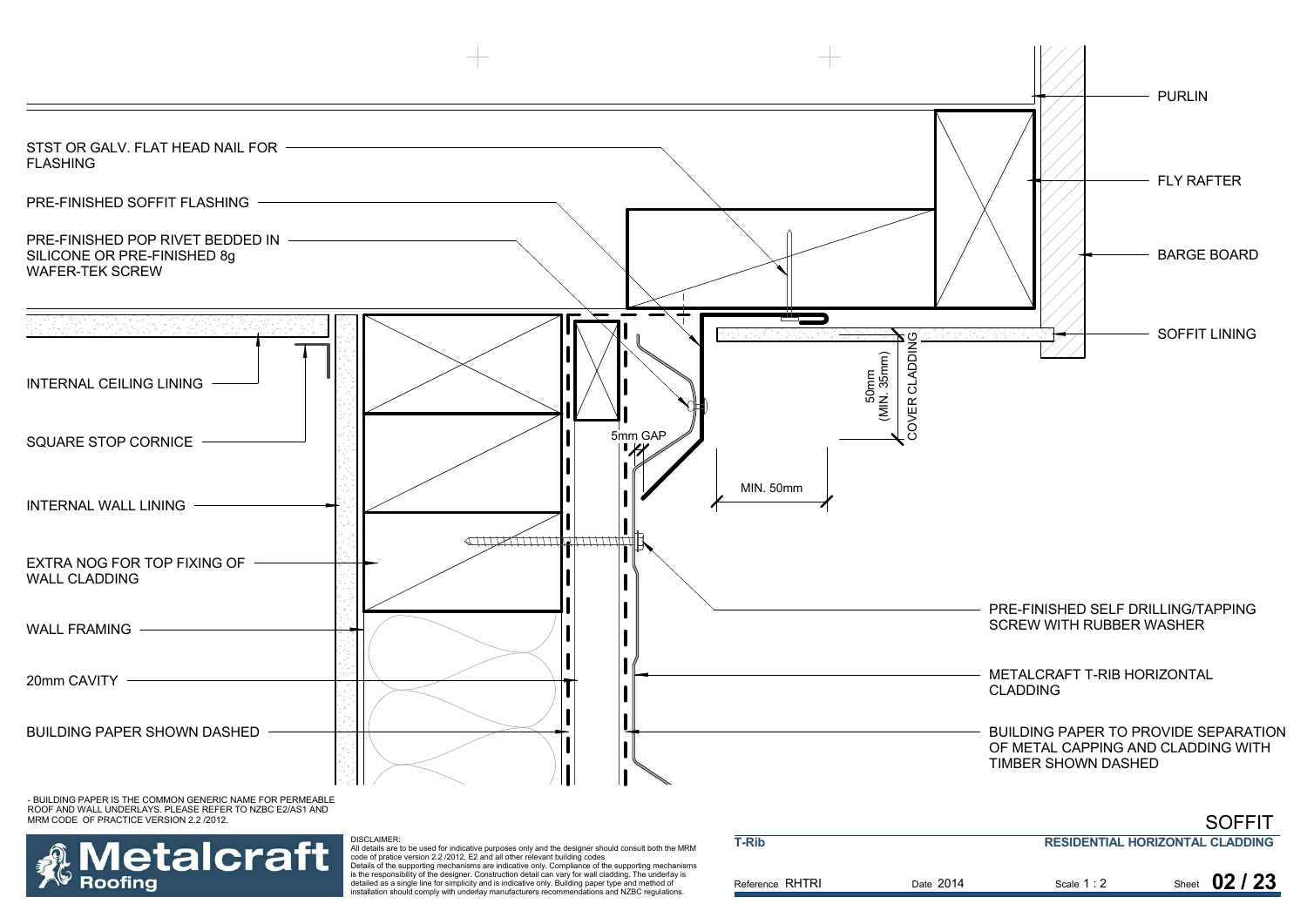

etalcraft Roofina

 All details are to be used for indicative purposes only and the designer should consult both the MRM code of pratice version 2.2 /2012, E2 and all other relevant building codes Details of the supporting mechanisms are indicative only. Compliance of the supporting mechanisms is the responsibility of the designer. Construction detail can vary for wall cladding. The underlay is

DISCLAIMER:

detailed as a single line for simplicity and is indicative only. Building paper type and method of installation should comply with underlay manufacturers recommendations and NZBC regulations.

|                 |           |             | FLUSH WINDOW HEAD                      |
|-----------------|-----------|-------------|----------------------------------------|
| T-Rib           |           |             | <b>RESIDENTIAL HORIZONTAL CLADDING</b> |
| Reference RHTRI | Date 2014 | Scale $1:2$ | Sheet $03/23$                          |
|                 |           |             |                                        |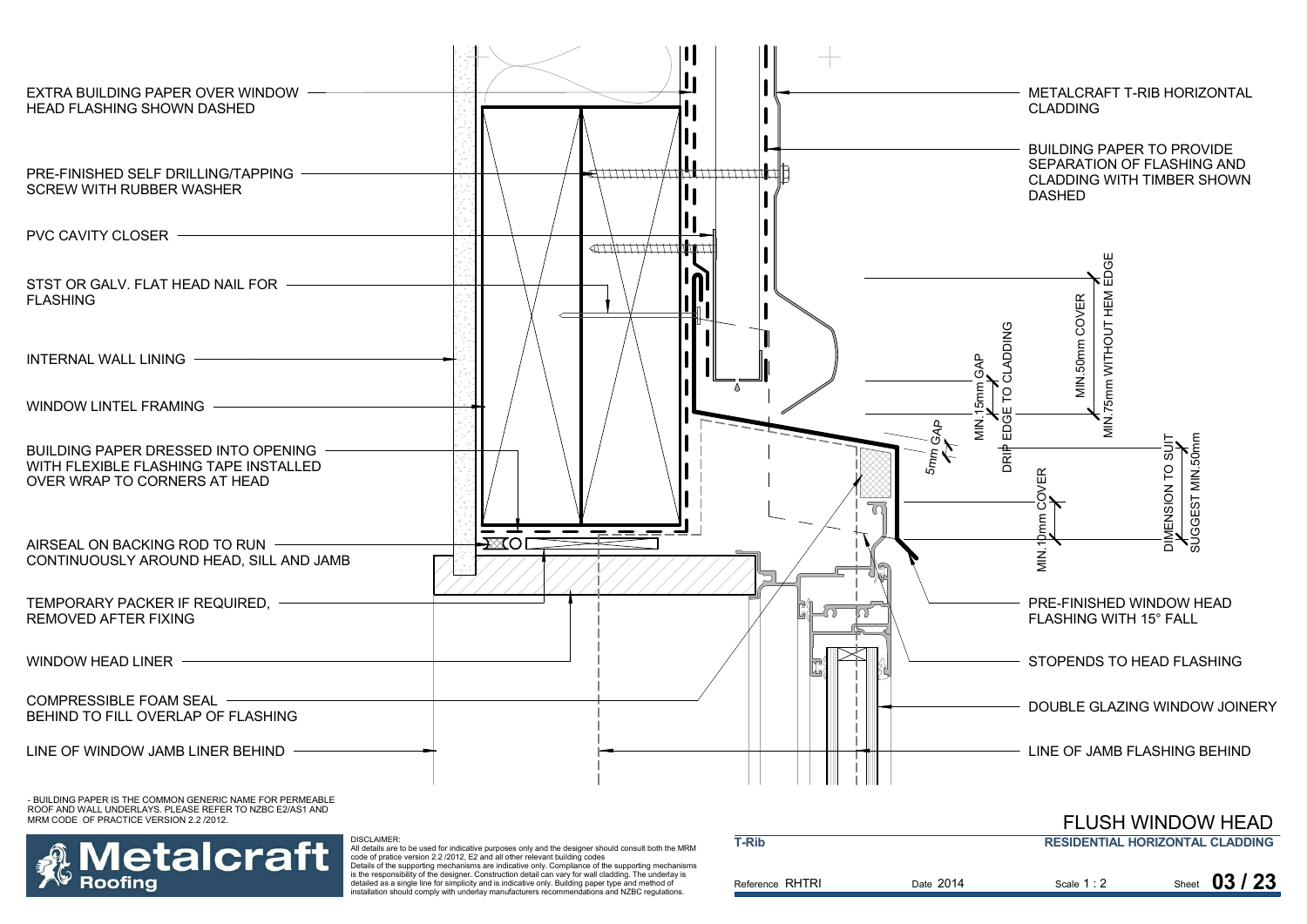

etalcraft Roofina

.<br>All details are to be used for indicative purposes only and the designer should consult both the MRM<br>code of pratice version 2.2./2012, E2 and all other relevant building codes<br>Details of the supporting mechanisms are in

is the responsibility of the designer. Construction detail can vary for wall cladding. The underlay is detailed as a single line for simplicity and is indicative only. Building paper type and method of installation should comply with underlay manufacturers recommendations and NZBC regulations.

DISCLAIMER:

| T-Rib           |           |             | <b>RESIDENTIAL HORIZONTAL CLADDING</b> |
|-----------------|-----------|-------------|----------------------------------------|
| Reference RHTRI | Date 2014 | Scale $1:2$ | Sheet $04/23$                          |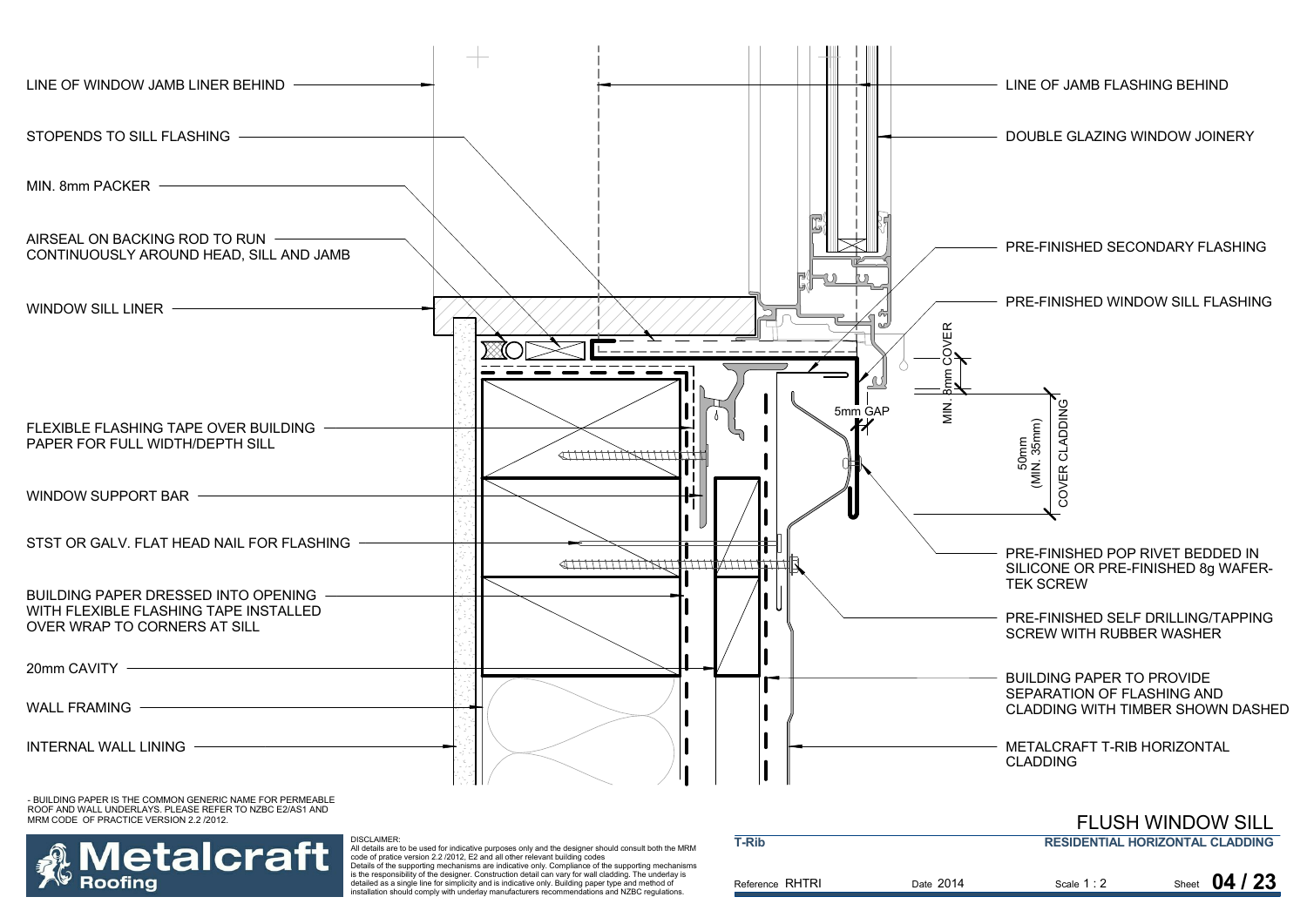



 All details are to be used for indicative purposes only and the designer should consult both the MRM code of pratice version 2.2 /2012, E2 and all other relevant building codes Details of the supporting mechanisms are indicative only. Compliance of the supporting mechanisms is the responsibility of the designer. Construction detail can vary for wall cladding. The underlay is

detailed as a single line for simplicity and is indicative only. Building paper type and method of installation should comply with underlay manufacturers recommendations and NZBC regulations.

|                 |           |             | <u>I LUUIT IVIINDUVI JAIVID</u>        |
|-----------------|-----------|-------------|----------------------------------------|
| <b>T-Rib</b>    |           |             | <b>RESIDENTIAL HORIZONTAL CLADDING</b> |
| Reference RHTRI | Date 2014 | Scale $1:2$ | 05/23<br>Sheet                         |

FLUSH WINDOW JAMB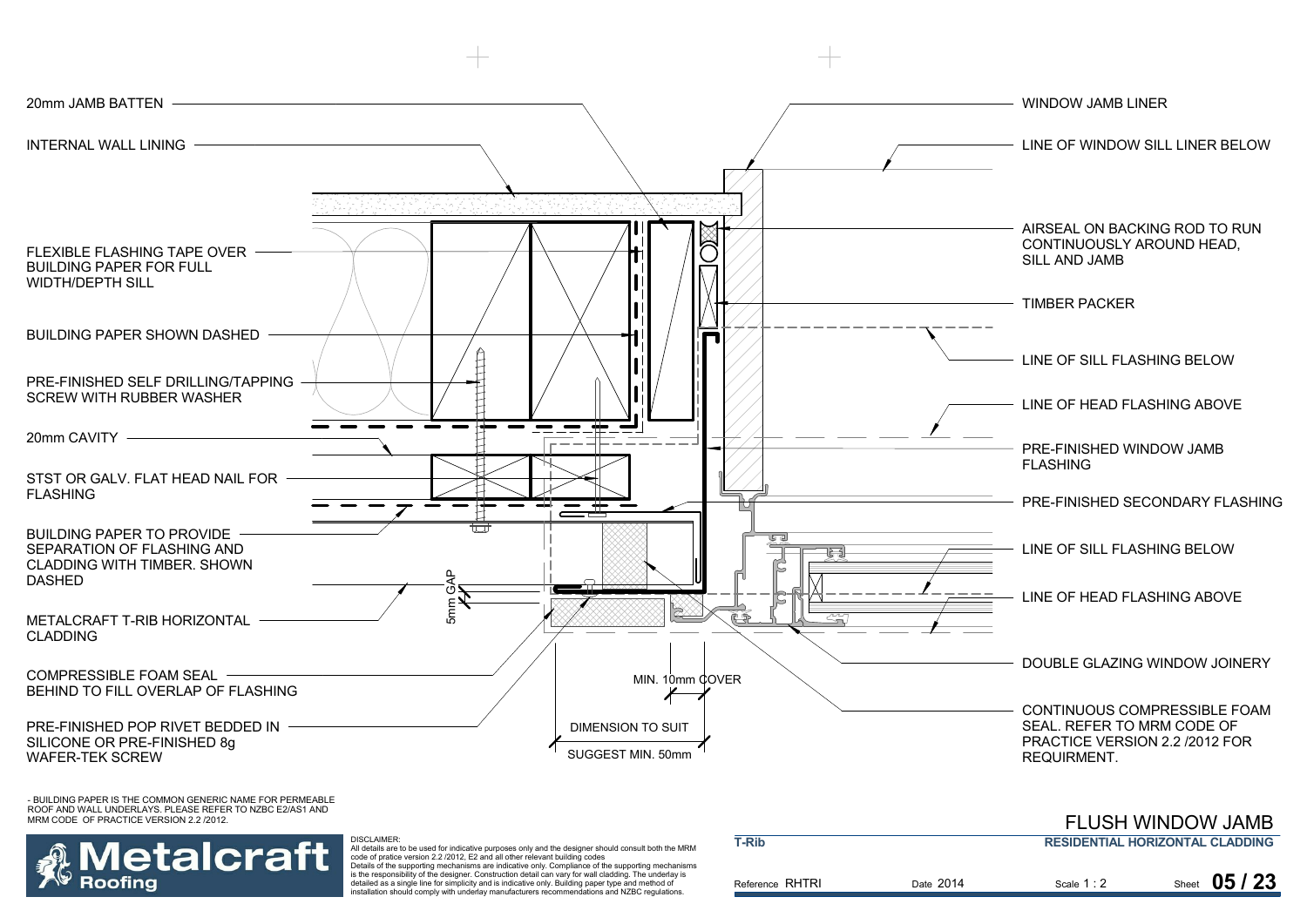

MRM CODE OF PRACTICE VERSION 2.2 /2012.



 All details are to be used for indicative purposes only and the designer should consult both the MRM code of pratice version 2.2 /2012, E2 and all other relevant building codes Details of the supporting mechanisms are indicative only. Compliance of the supporting mechanisms

is the responsibility of the designer. Construction detail can vary for wall cladding. The underlay is detailed as a single line for simplicity and is indicative only. Building paper type and method of installation should comply with underlay manufacturers recommendations and NZBC regulations.

| <b>T-Rib</b>    |           |             | INLULUULLI WINDUW HLAD<br><b>RESIDENTIAL HORIZONTAL CLADDING</b> |
|-----------------|-----------|-------------|------------------------------------------------------------------|
| Reference RHTRI | Date 2014 | Scale $1:2$ | 06/23<br>Sheet                                                   |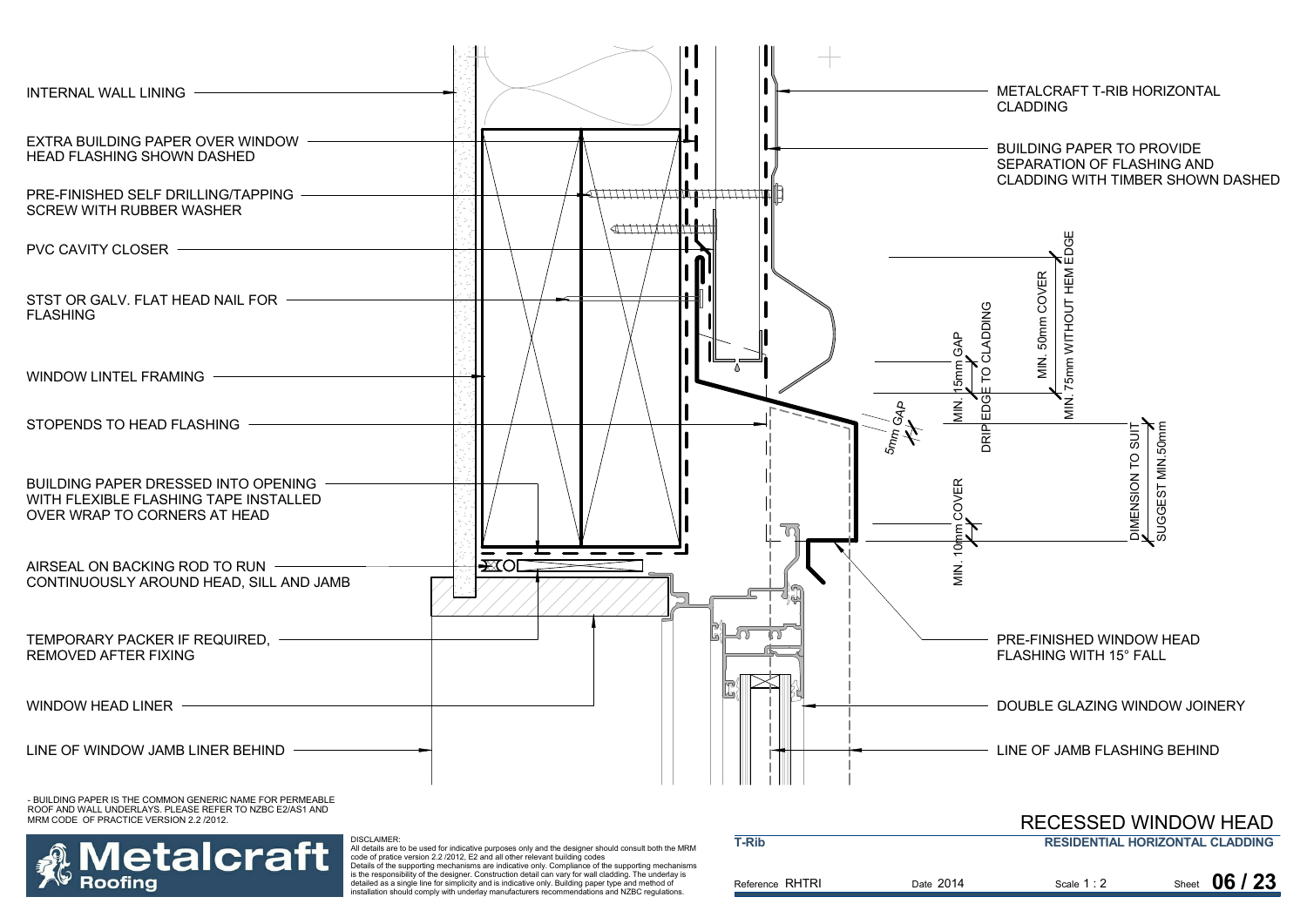

etalcraft All details are to be used for indicative purposes only and the designer should consult both the MRM code of pratice version 2.2 /2012, E2 and all other relevant building codes Details of the supporting mechanisms are indicative only. Compliance of the supporting mechanisms is the responsibility of the designer. Construction detail can vary for wall cladding. The underlay is detailed as a single line for simplicity and is indicative only. Building paper type and method of installation should comply with underlay manufacturers recommendations and NZBC regulations.

Roofina

| T-Rib           |           |             | <b>RESIDENTIAL HORIZONTAL CLADDING</b> |
|-----------------|-----------|-------------|----------------------------------------|
| Reference RHTRI | Date 2014 | Scale $1:2$ | Sheet 07 / 23                          |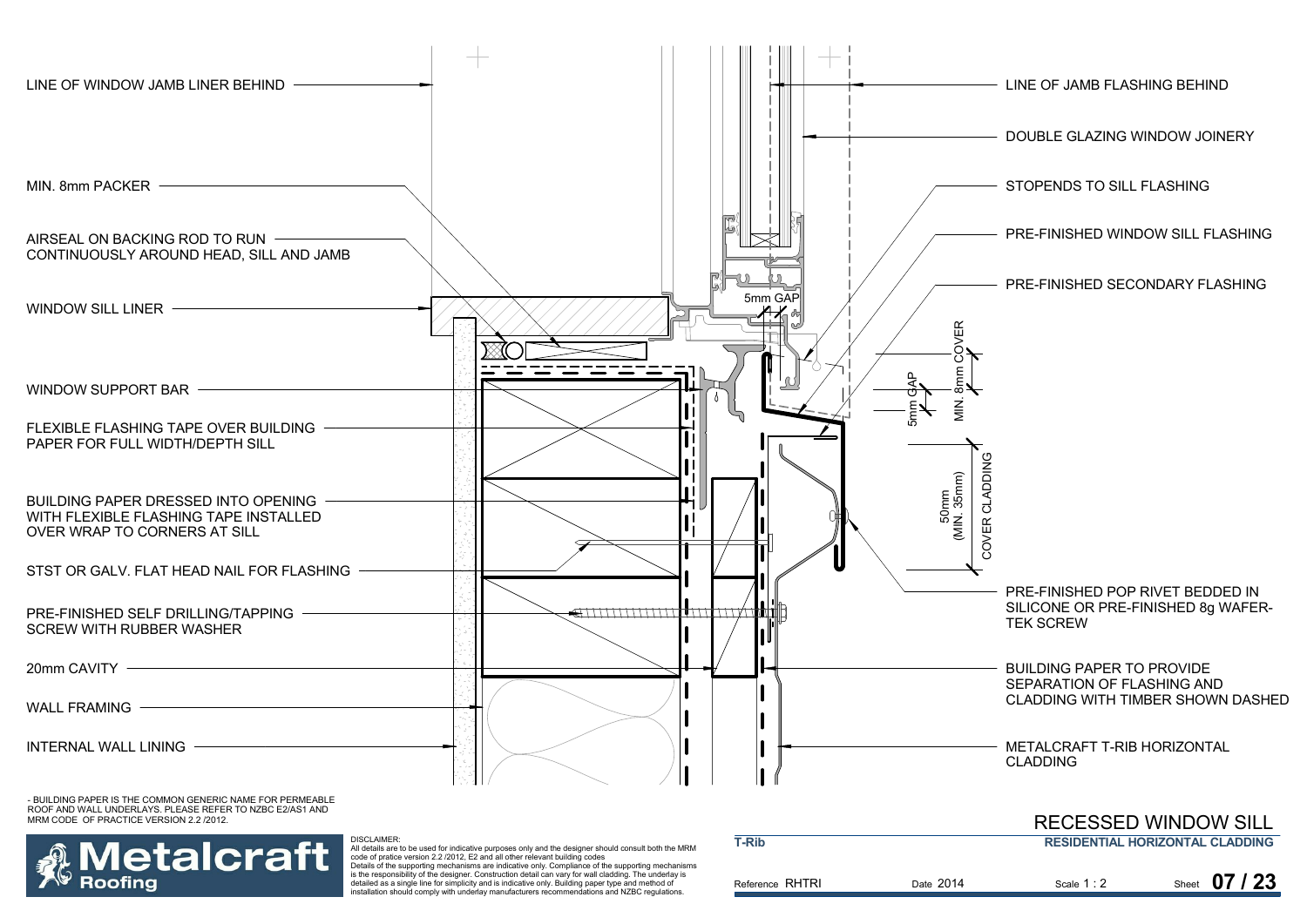



 All details are to be used for indicative purposes only and the designer should consult both the MRM code of pratice version 2.2 /2012, E2 and all other relevant building codes Details of the supporting mechanisms are indicative only. Compliance of the supporting mechanisms is the responsibility of the designer. Construction detail can vary for wall cladding. The underlay is detailed as a single line for simplicity and is indicative only. Building paper type and method of

| <b>T-Rib</b>    | INLULUULLI YYIIYIUUYY JAIYID<br><b>RESIDENTIAL HORIZONTAL CLADDING</b> |             |               |
|-----------------|------------------------------------------------------------------------|-------------|---------------|
| Reference RHTRI | Date 2014                                                              | Scale $1:2$ | Sheet 08 / 23 |

RECESSED WINDOW JAMB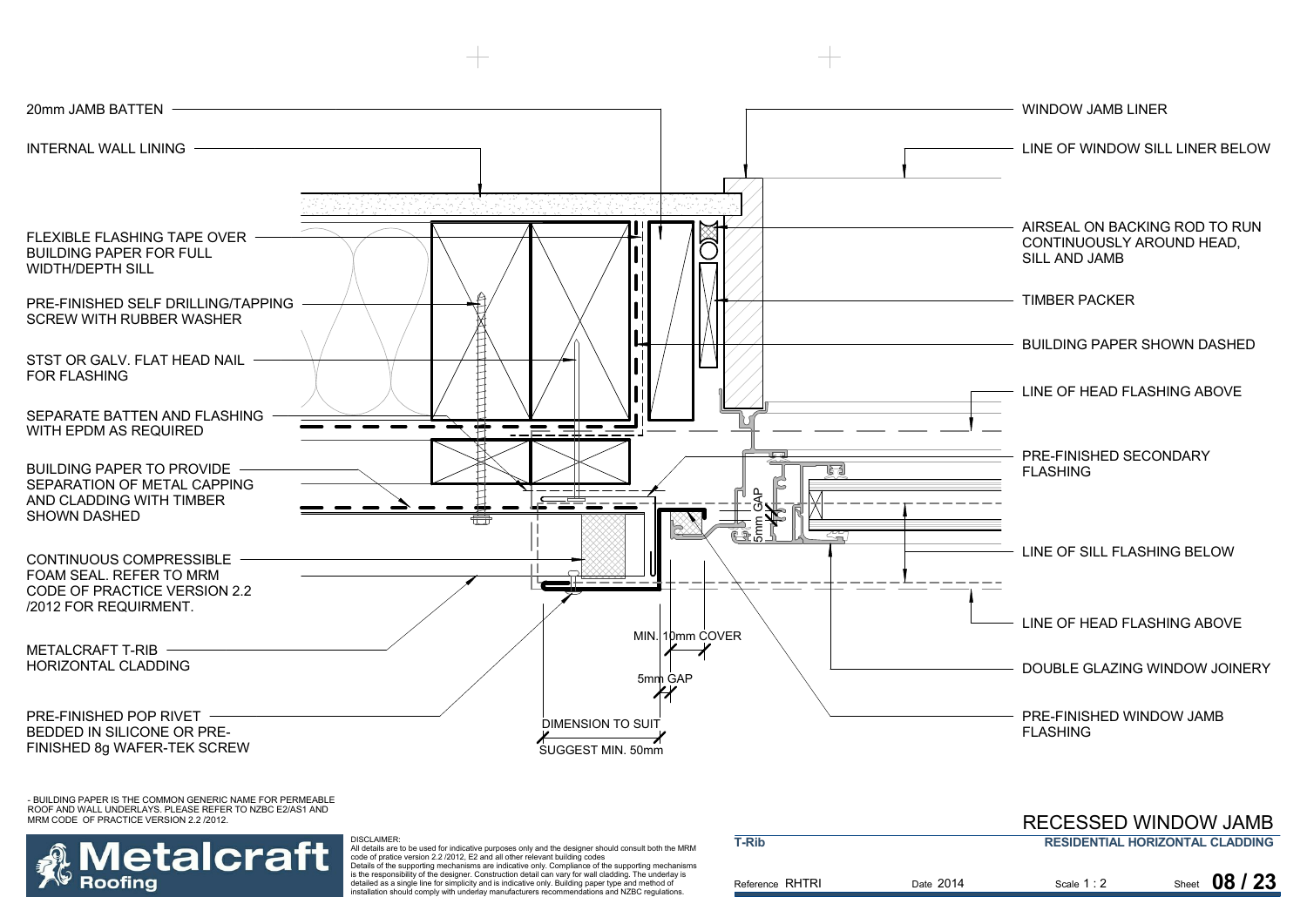

Details of the supporting mechanisms are indicative only. Compliance of the supporting mechanisms is the responsibility of the designer. Construction detail can vary for wall cladding. The underlay is detailed as a single line for simplicity and is indicative only. Building paper type and method of installation should comply with underlay manufacturers recommendations and NZBC regulations.

Roofina

| Reference RHTRI |  | Date 2014 | Scale $1:2$ | Sheet 09 / 23 |
|-----------------|--|-----------|-------------|---------------|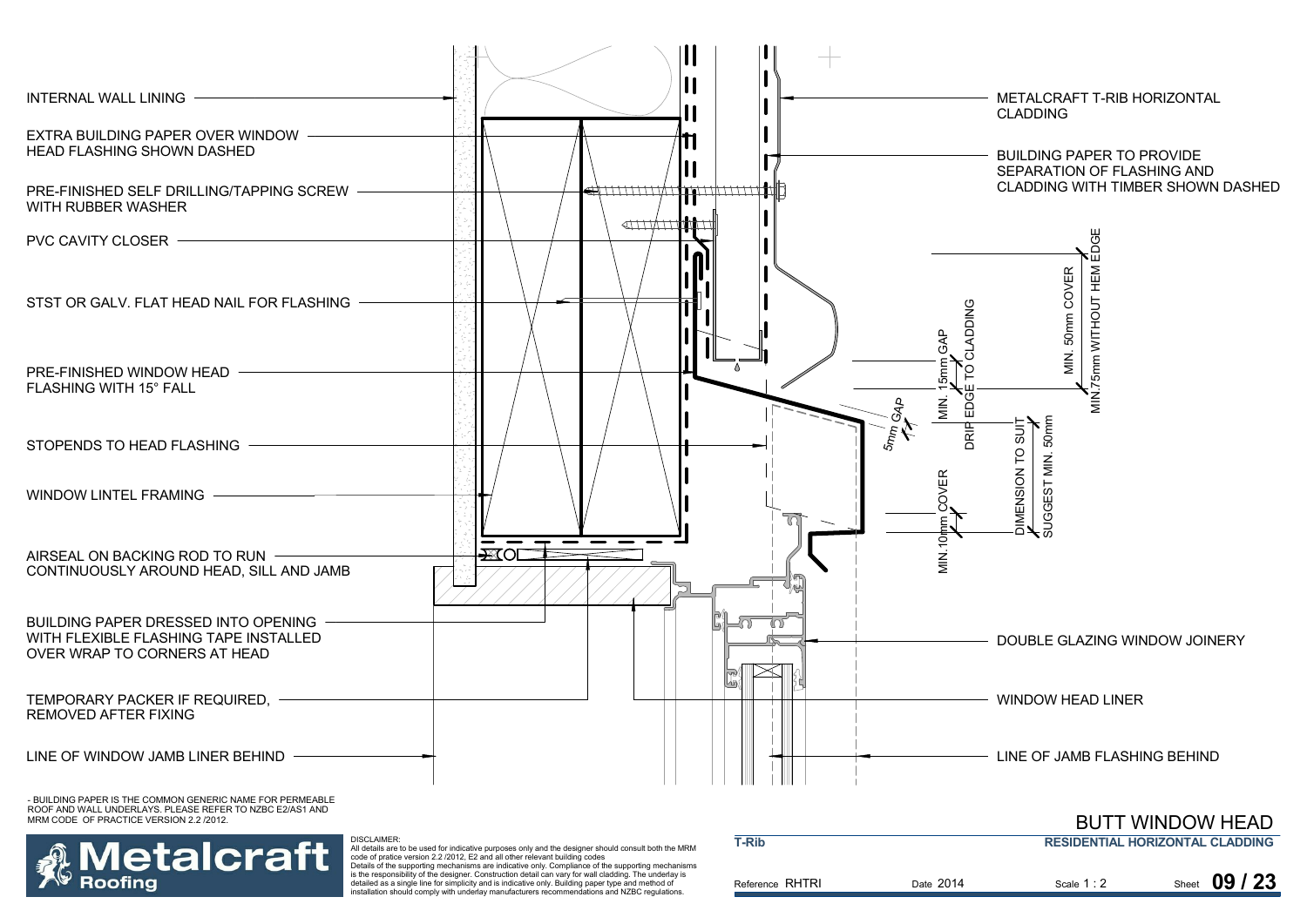



 All details are to be used for indicative purposes only and the designer should consult both the MRM code of pratice version 2.2 /2012, E2 and all other relevant building codes Details of the supporting mechanisms are indicative only. Compliance of the supporting mechanisms

is the responsibility of the designer. Construction detail can vary for wall cladding. The underlay is detailed as a single line for simplicity and is indicative only. Building paper type and method of installation should comply with underlay manufacturers recommendations and NZBC regulations.

| Date 2014<br>Scale $1:2$<br>Reference RHTRI | <b>T-Rib</b> | <b>RESIDENTIAL HORIZONTAL CLADDING</b> |                      |  |
|---------------------------------------------|--------------|----------------------------------------|----------------------|--|
|                                             |              |                                        | Sheet <b>10 / 23</b> |  |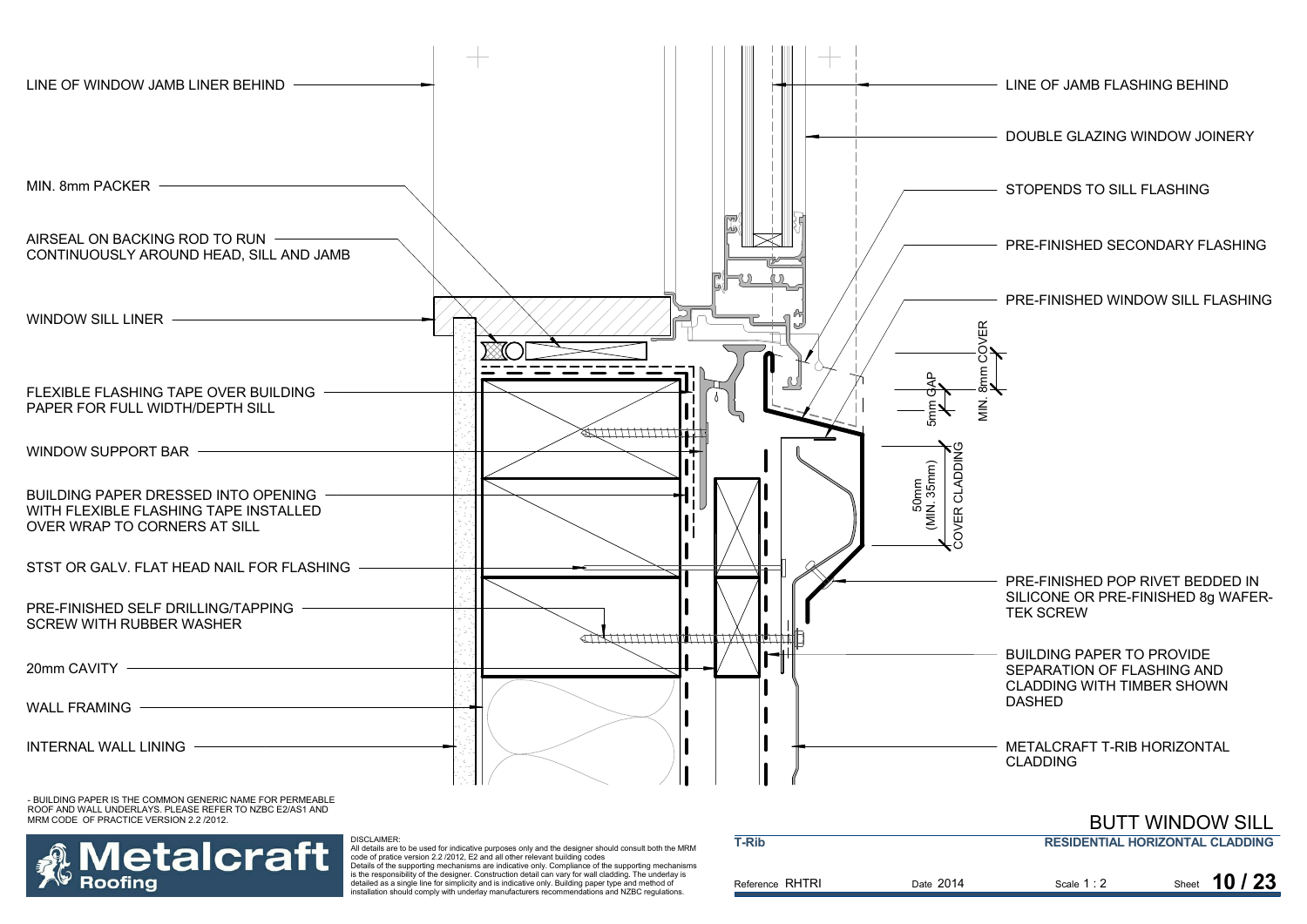



DISCLAIMER:

 All details are to be used for indicative purposes only and the designer should consult both the MRM code of pratice version 2.2 /2012, E2 and all other relevant building codes Details of the supporting mechanisms are indicative only. Compliance of the supporting mechanisms is the responsibility of the designer. Construction detail can vary for wall cladding. The underlay is detailed as a single line for simplicity and is indicative only. Building paper type and method of installation should comply with underlay manufacturers recommendations and NZBC regulations.

|                 |           |             | _______________                        |
|-----------------|-----------|-------------|----------------------------------------|
| <b>T-Rib</b>    |           |             | <b>RESIDENTIAL HORIZONTAL CLADDING</b> |
| Reference RHTRI | Date 2014 | Scale $1:2$ | Sheet 11 / 23                          |

BUTT WINDOW JAMB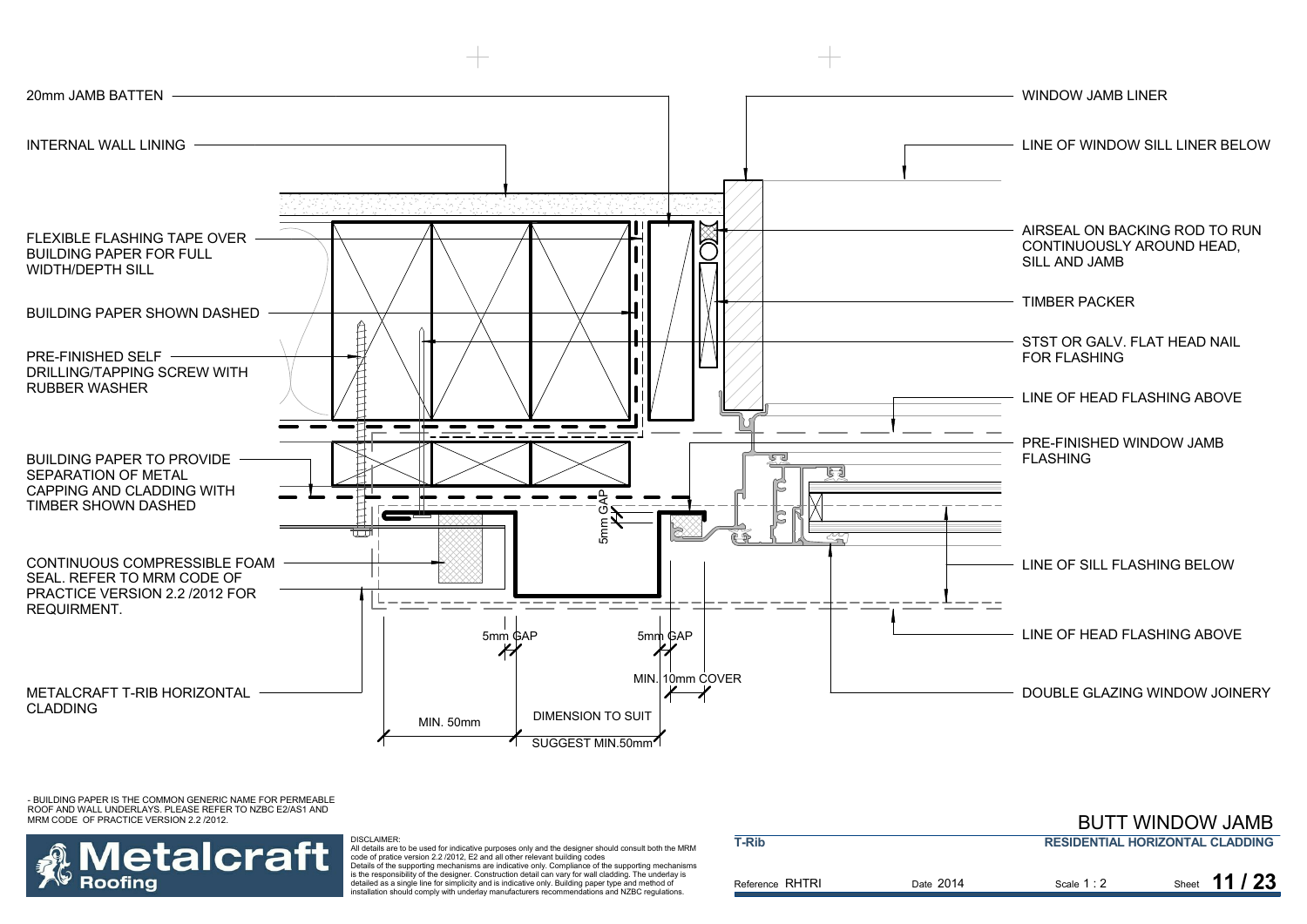



Reference RHTRI Date Scale Sheet 2014.<br>All details are to be used for indicative purposes only and the designer should consult both the MRM<br>code of pratice version 2.2./2012, E2 and all other relevant building codes<br>Details of the supporting mechanisms are in is the responsibility of the designer. Construction detail can vary for wall cladding. The underlay is detailed as a single line for simplicity and is indicative only. Building paper type and method of installation should comply with underlay manufacturers recommendations and NZBC regulations. **T-Rib RESIDENTIAL HORIZONTAL CLADDING** Scale 1:2 2 Sheet **12/23** 

METERBOX HEAD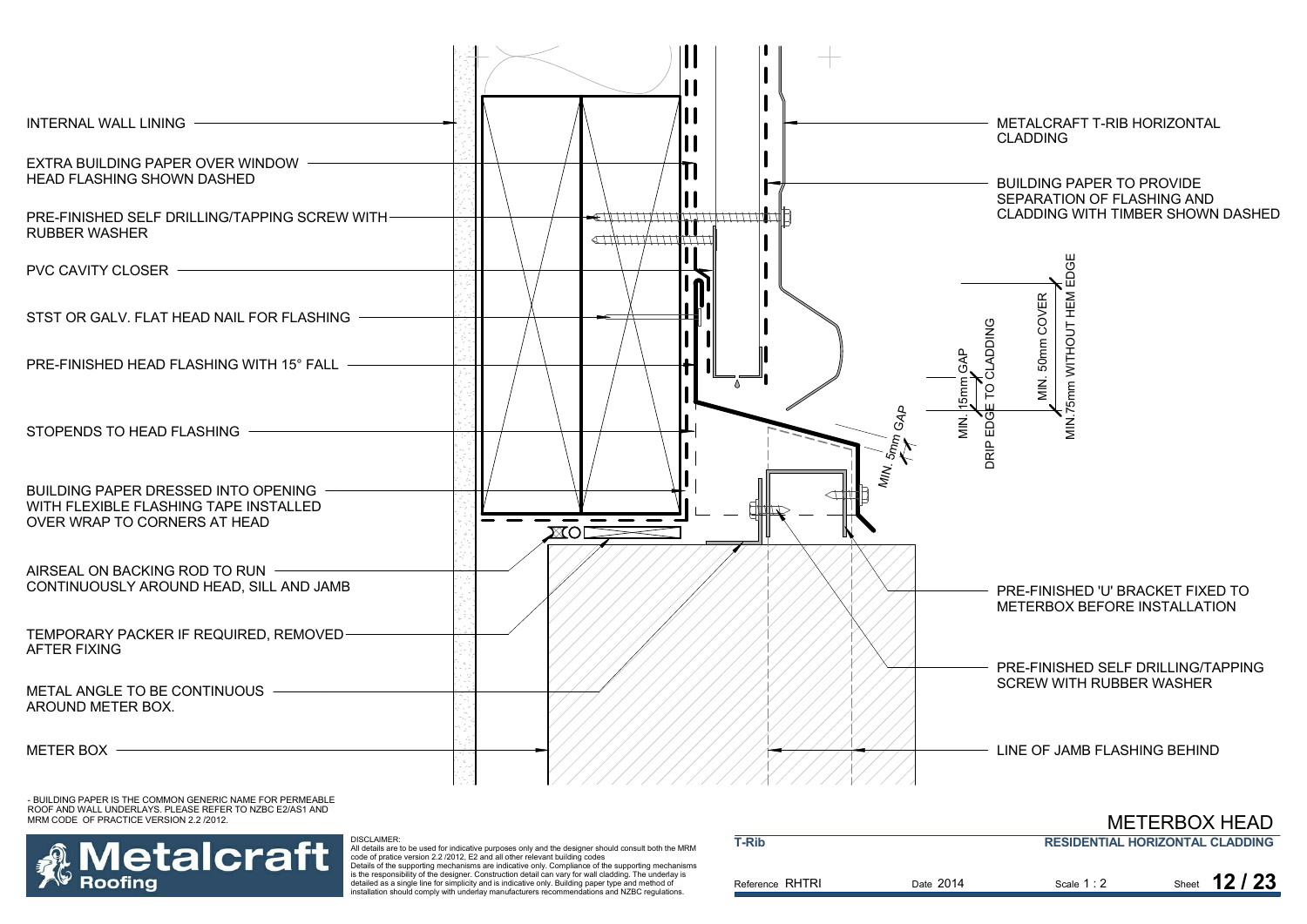

MRM CODE OF PRACTICE VERSION 2.2 /2012.



.<br>All details are to be used for indicative purposes only and the designer should consult both the MRM<br>code of pratice version 2.2./2012, E2 and all other relevant building codes<br>Details of the supporting mechanisms are in

is the responsibility of the designer. Construction detail can vary for wall cladding. The underlay is detailed as a single line for simplicity and is indicative only. Building paper type and method of installation should comply with underlay manufacturers recommendations and NZBC regulations.

|           |             | METERBUA SILL                          |
|-----------|-------------|----------------------------------------|
|           |             | <b>RESIDENTIAL HORIZONTAL CLADDING</b> |
| Date 2014 | Scale $1:2$ | Sheet $13/23$                          |
|           |             |                                        |

METERBOY OILL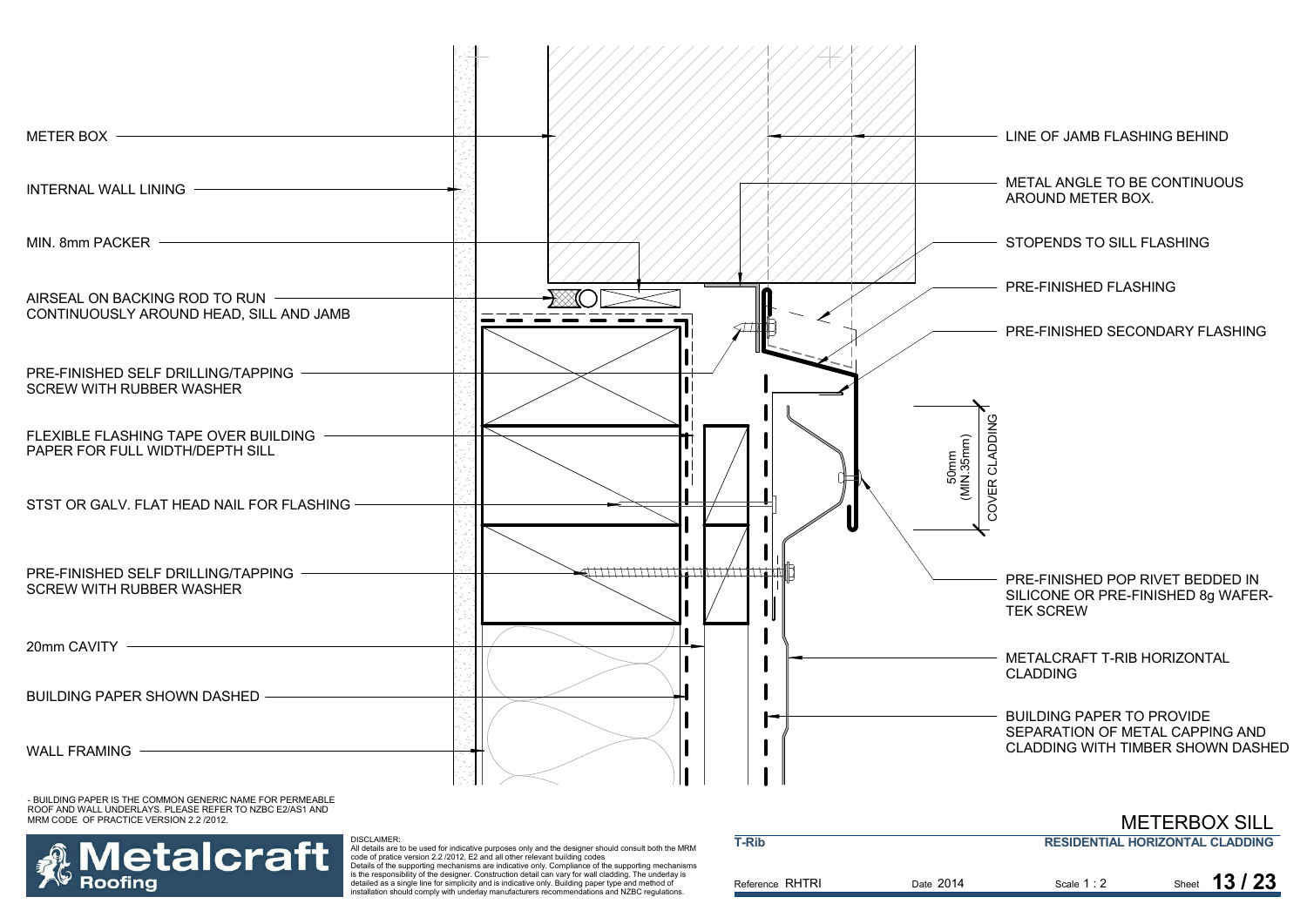

# letalcraft Roofina

 All details are to be used for indicative purposes only and the designer should consult both the MRM code of pratice version 2.2 /2012, E2 and all other relevant building codes Details of the supporting mechanisms are indicative only. Compliance of the supporting mechanisms is the responsibility of the designer. Construction detail can vary for wall cladding. The underlay is detailed as a single line for simplicity and is indicative only. Building paper type and method of

installation should comply with underlay manufacturers recommendations and NZBC regulations.

DISCLAIMER:

|             | <b>RESIDENTIAL HORIZONTAL CLADDING</b> |
|-------------|----------------------------------------|
|             |                                        |
| Scale $1:2$ | Sheet $14/23$                          |
|             |                                        |

METERBOX JAMB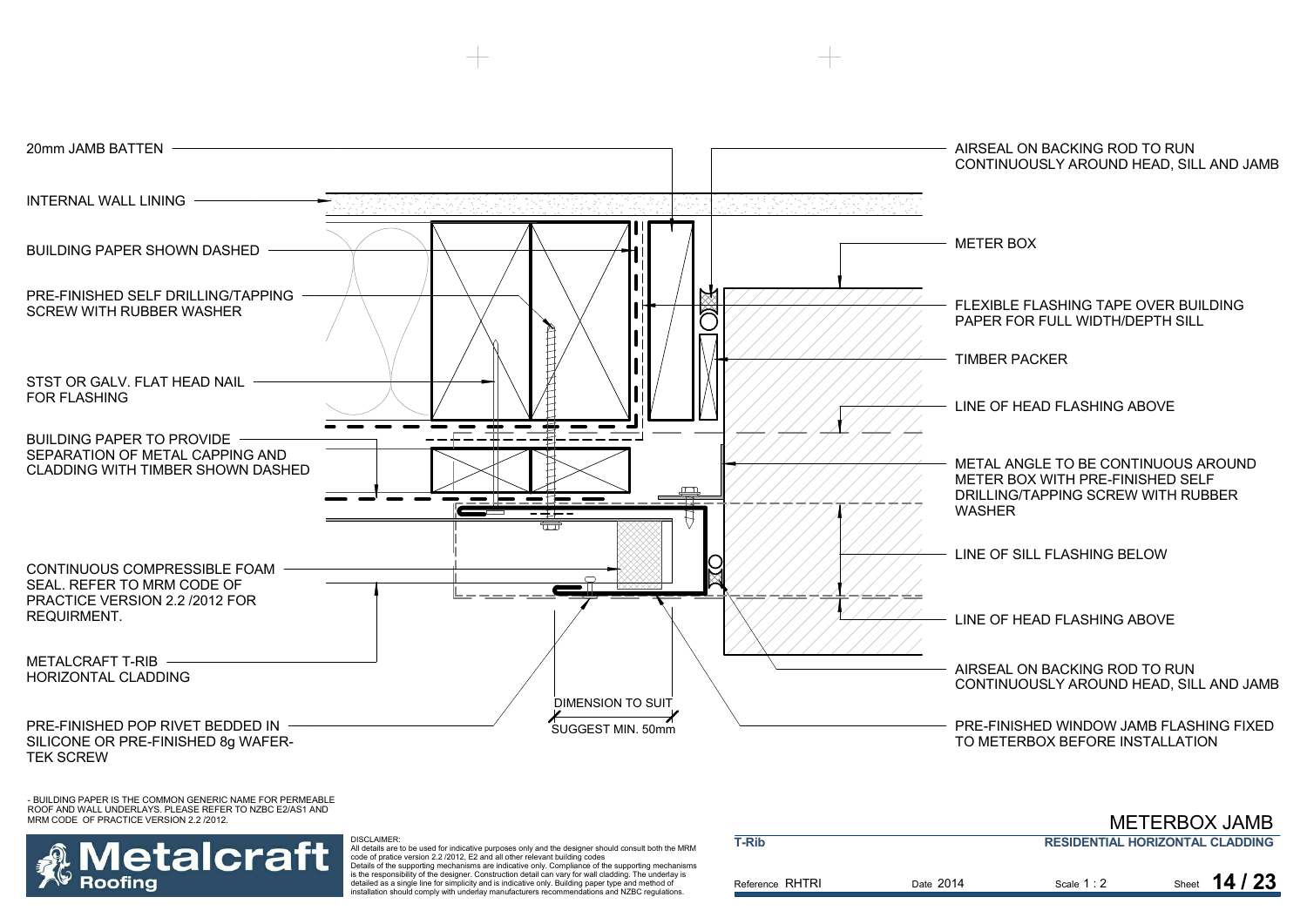



DISCLAIMER:<br>All details are to be used for indicative purposes only and the designer should consult both the MRM<br>code of pratice version 2.2 /2012, E2 and all other relevant building codes<br>Details of the supporting mechani

is the responsibility of the designer. Construction detail can vary for wall cladding. The underlay is detailed as a single line for simplicity and is indicative only. Building paper type and method of installation should comply with underlay manufacturers recommendations and NZBC regulations.

|                 |           |                                        | <b>INTERNAL CORNER</b> |
|-----------------|-----------|----------------------------------------|------------------------|
| <b>T-Rib</b>    |           | <b>RESIDENTIAL HORIZONTAL CLADDING</b> |                        |
| Reference RHTRI | Date 2014 | Scale $1:2$                            | Sheet $15/23$          |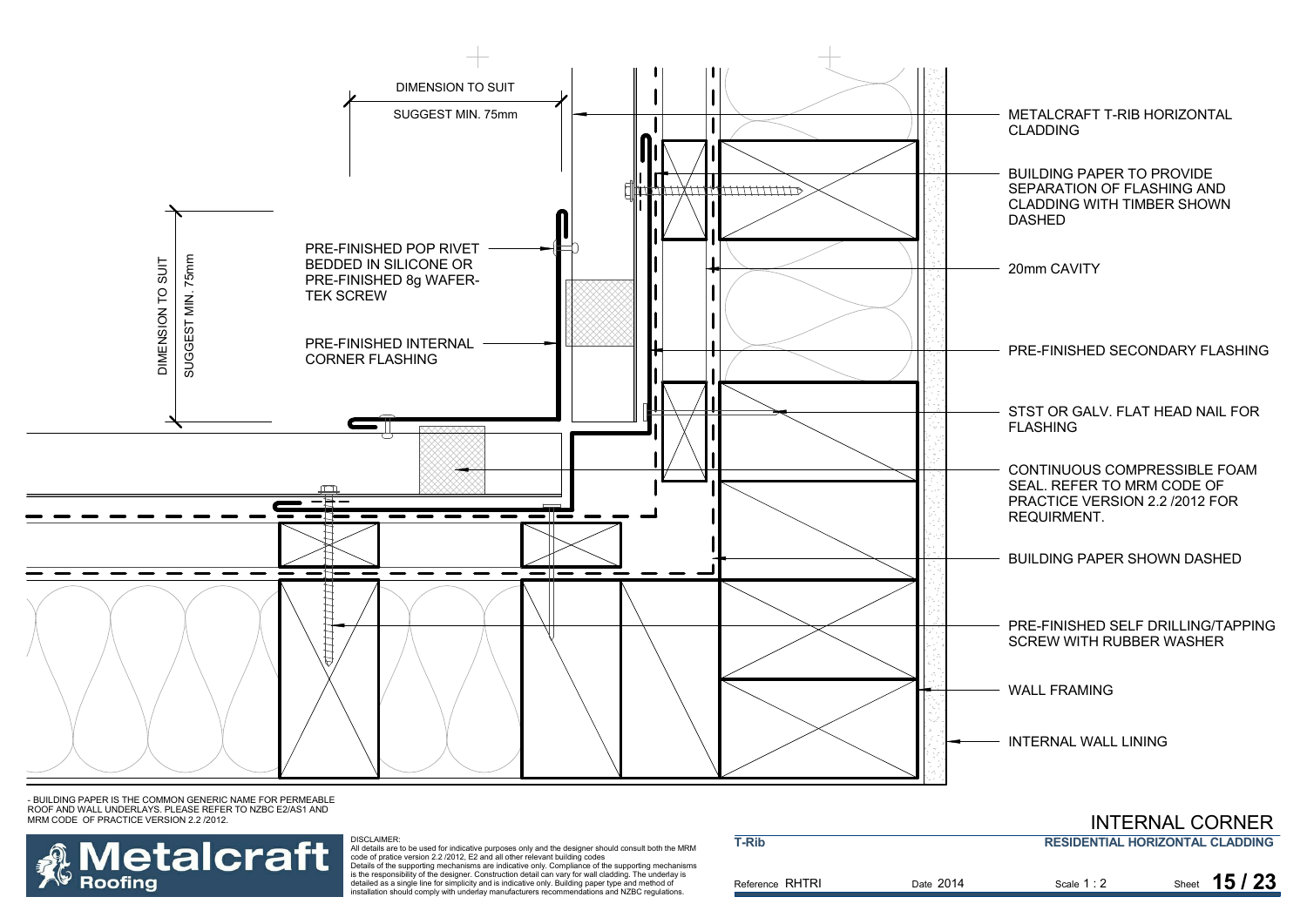

All details are to be used for indicative purposes only and the designer should consult both the MRM<br>code of pratice version 2.2 /2012, E2 and all other relevant building codes<br>Details of the supporting mechanisms are indi detailed as a single line for simplicity and is indicative only. Building paper type and method of installation should comply with underlay manufacturers recommendations and NZBC regulations.

**Roofing** 

| שורי ו          |           | <b>NESIDEN HAL HUNZUN AL GLADDING</b> |               |  |
|-----------------|-----------|---------------------------------------|---------------|--|
| Reference RHTRI | Date 2014 | Scale $1:2$                           | Sheet 16 / 23 |  |
|                 |           |                                       |               |  |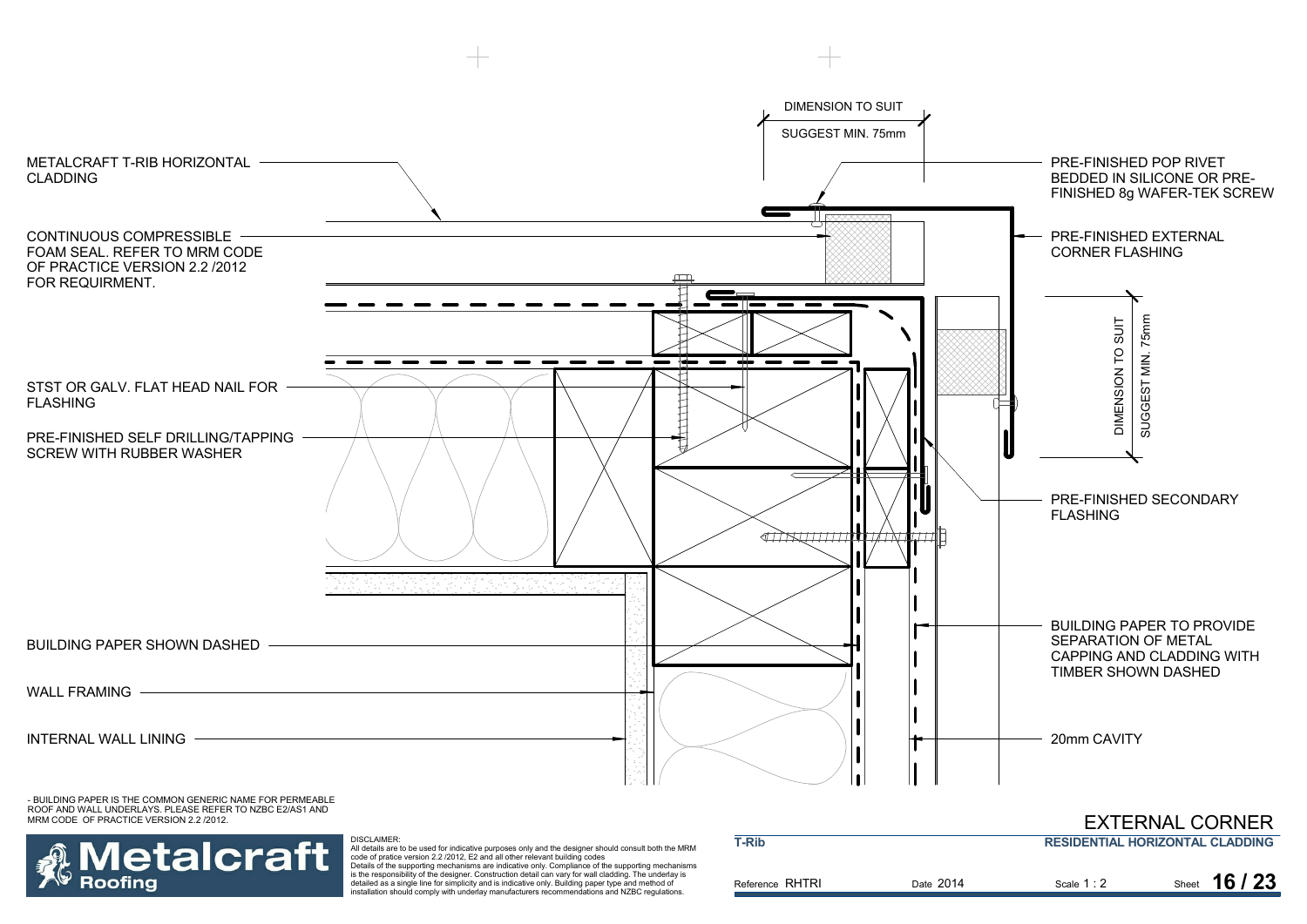



DISCLAIMER:<br>All details are to be used for indicative purposes only and the designer should consult both the MRM<br>code of pratice version 2.2 /2012, E2 and all other relevant building codes<br>Details of the supporting mechani

is the responsibility of the designer. Construction detail can vary for wall cladding. The underlay is detailed as a single line for simplicity and is indicative only. Building paper type and method of installation should comply with underlay manufacturers recommendations and NZBC regulations.

|                 |           | INTERNAL CORNER BOATTEE |                                        |
|-----------------|-----------|-------------------------|----------------------------------------|
| <b>T-Rib</b>    |           |                         | <b>RESIDENTIAL HORIZONTAL CLADDING</b> |
| Reference RHTRI | Date 2014 | Scale $1:2$             | Sheet $17/23$                          |

## INITEDNIAL CODNER BOY TVDE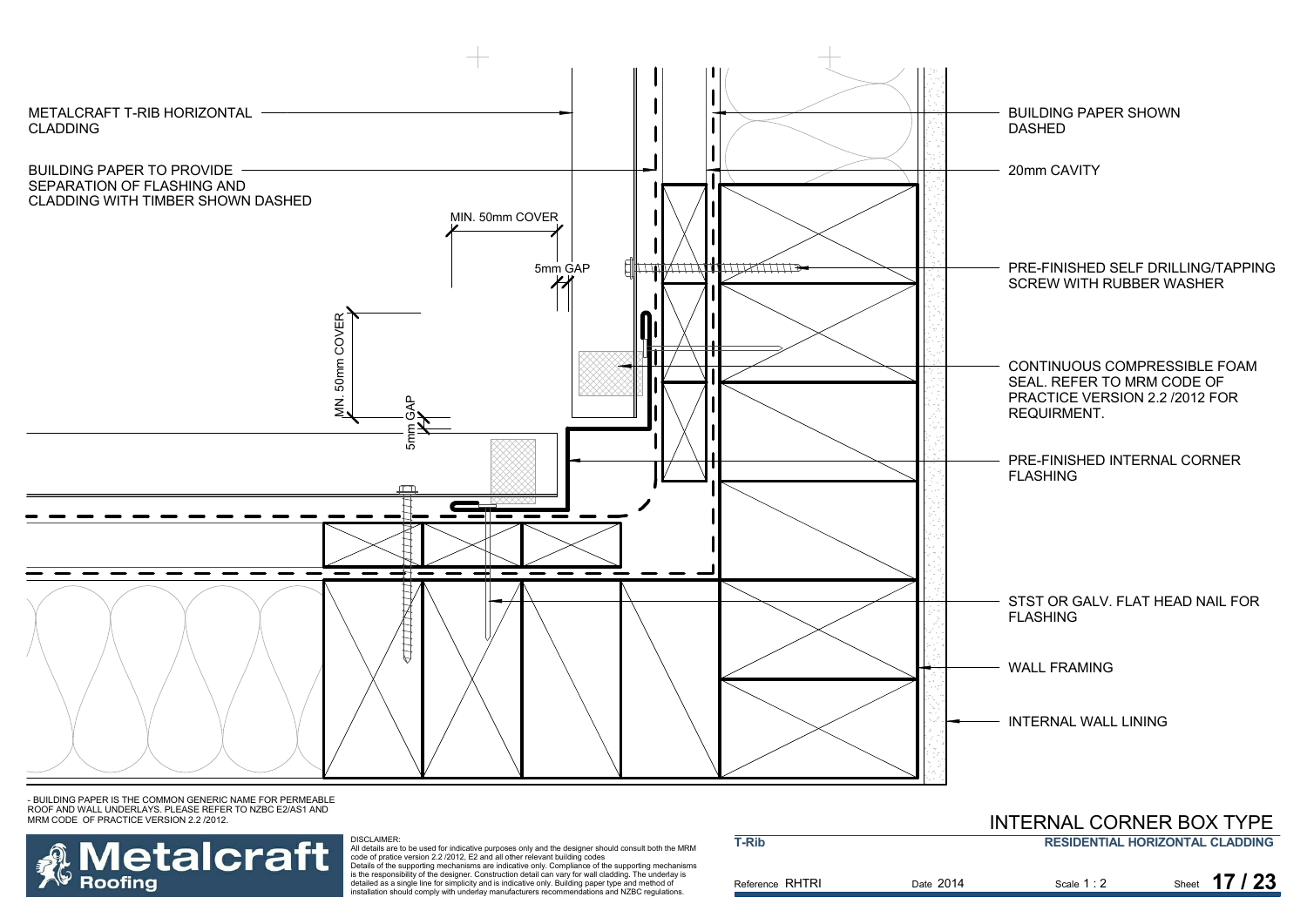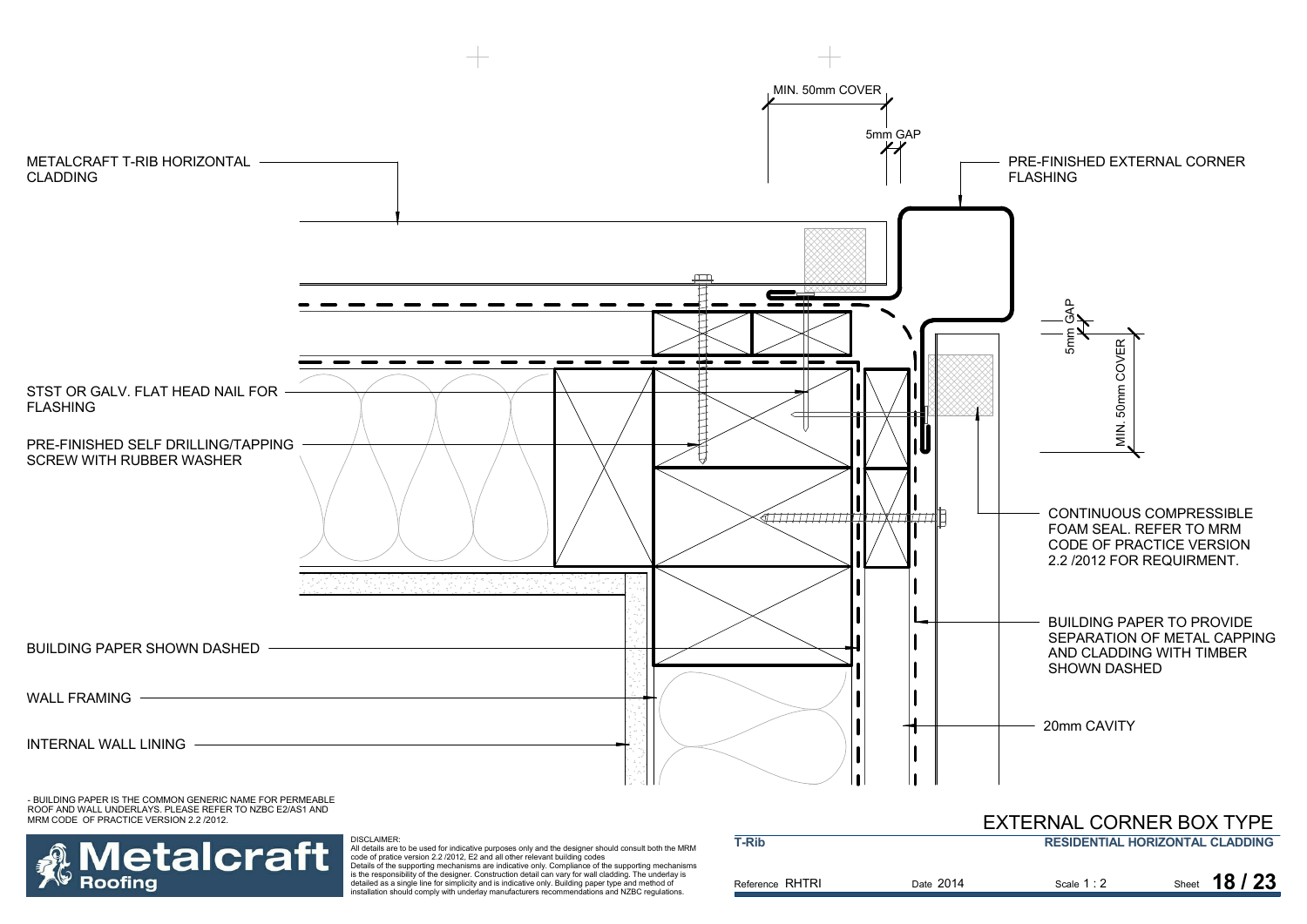

### SOAKER FLASHING

## **Metalcraft Roofing**

DISCLAIMER: All details are to be used for indicative purposes only and the designer should consult both the MRM<br>code of pratice version 2.2 /2012, E2 and all other relevant building codes<br>Details of the supporting mechanisms are indi is the responsibility of the designer. Construction detail can vary for wall cladding. The underlay is detailed as a single line for simplicity and is indicative only. Building paper type and method of

installation should comply with underlay manufacturers recommendations and NZBC regulations.

| T-Rib           | <b>RESIDENTIAL HORIZONTAL CLADDING</b> |             |               |
|-----------------|----------------------------------------|-------------|---------------|
| Reference RHTRI | Date 2014                              | Scale $1:2$ | Sheet 19 / 23 |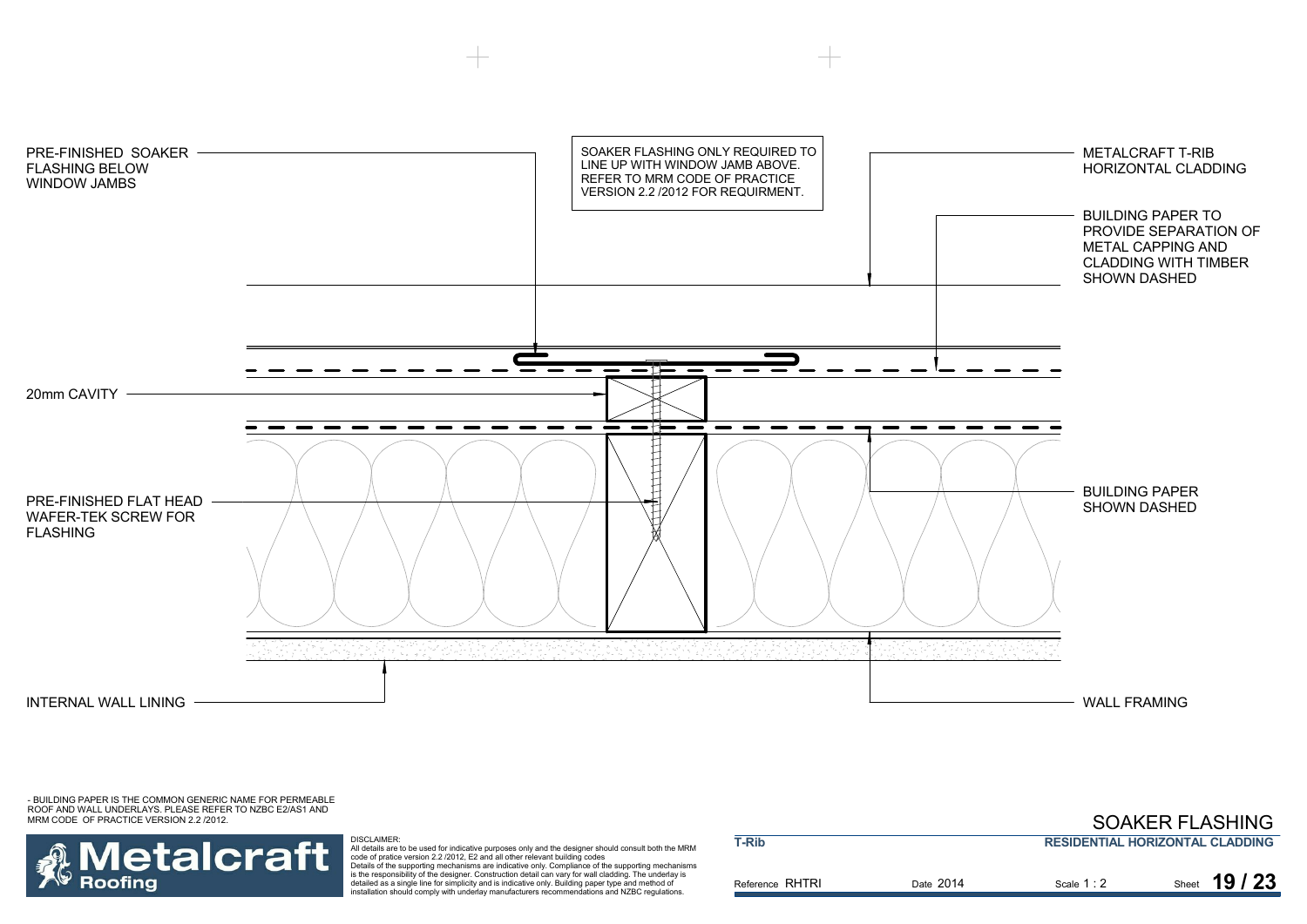



DISCLAIMER:

All details are to be used for indicative purposes only and the designer should consult both the MRM<br>code of pratice version 2.2 /2012, E2 and all other relevant building codes<br>Details of the supporting mechanisms are indi

is the responsibility of the designer. Construction detail can vary for wall cladding. The underlay is detailed as a single line for simplicity and is indicative only. Building paper type and method of installation should comply with underlay manufacturers recommendations and NZBC regulations.

|                 |                                        | <b>VERTICAL BUTT JOINT</b> |               |
|-----------------|----------------------------------------|----------------------------|---------------|
| T-Rib           | <b>RESIDENTIAL HORIZONTAL CLADDING</b> |                            |               |
| Reference RHTRI | Date 2014                              | Scale $1:2$                | Sheet $20/23$ |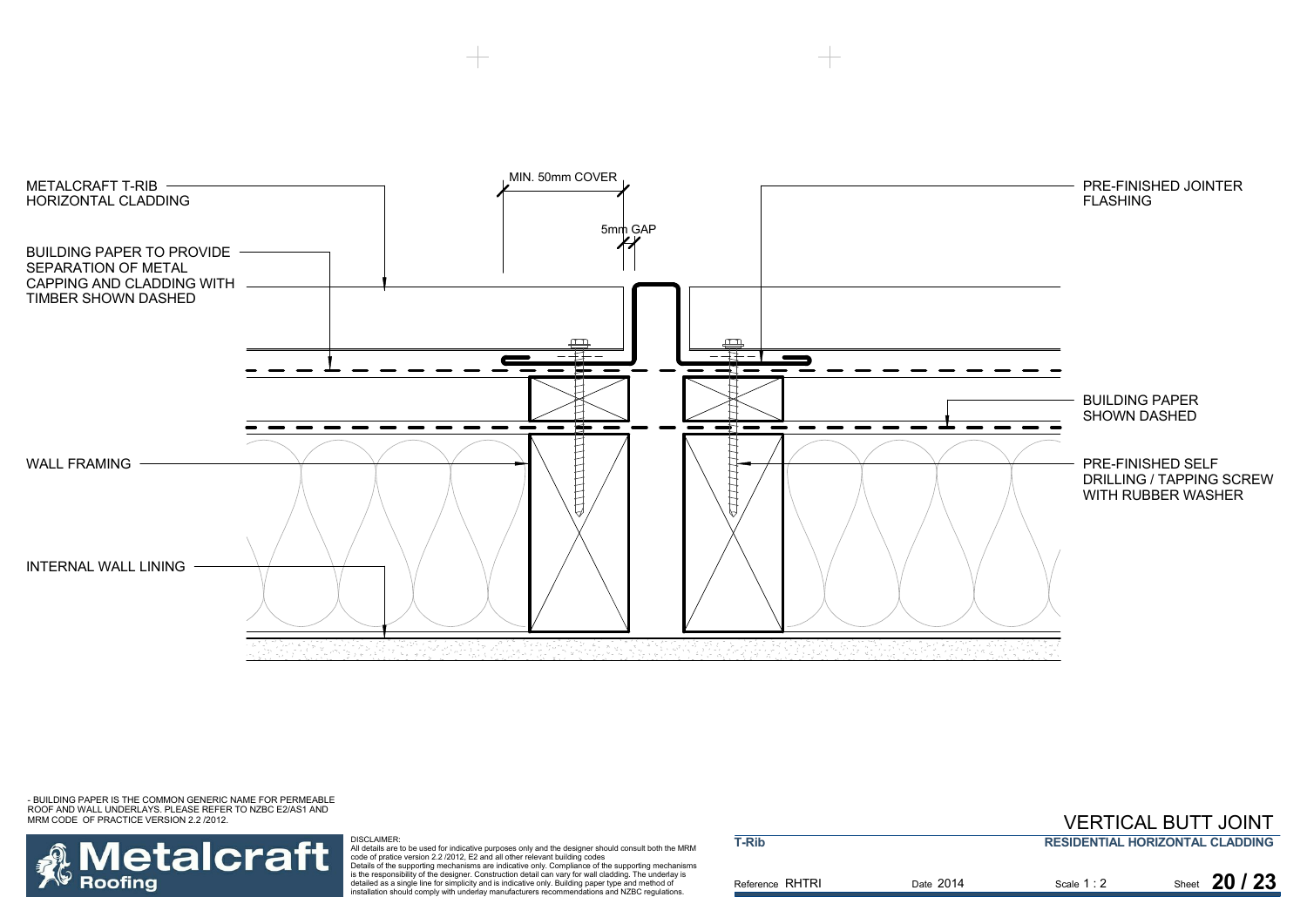

**T-Rib**

- BUILDING PAPER IS THE COMMON GENERIC NAME FOR PERMEABLE ROOF AND WALL UNDERLAYS. PLEASE REFER TO NZBC E2/AS1 AND MRM CODE OF PRACTICE VERSION 2.2 /2012.



DISCLAIMER:<br>All details are to be used for indicative purposes only and the designer should consult both the MRM<br>Code of pratice version 2.2 /2012, E2 and all other relevant building codes<br>Details of the supporting mechani detailed as a single line for simplicity and is indicative only. Building paper type and method of

installation should comply with underlay manufacturers recommendations and NZBC regulations.

### **RESIDENTIAL HORIZONTAL CLADDING**BOTTOM OF CLADDING (FLUSH)

| Reference RHTRI | Date 2014 | Scale $1:2$ | Sheet 21 / 23 |
|-----------------|-----------|-------------|---------------|
|                 |           |             |               |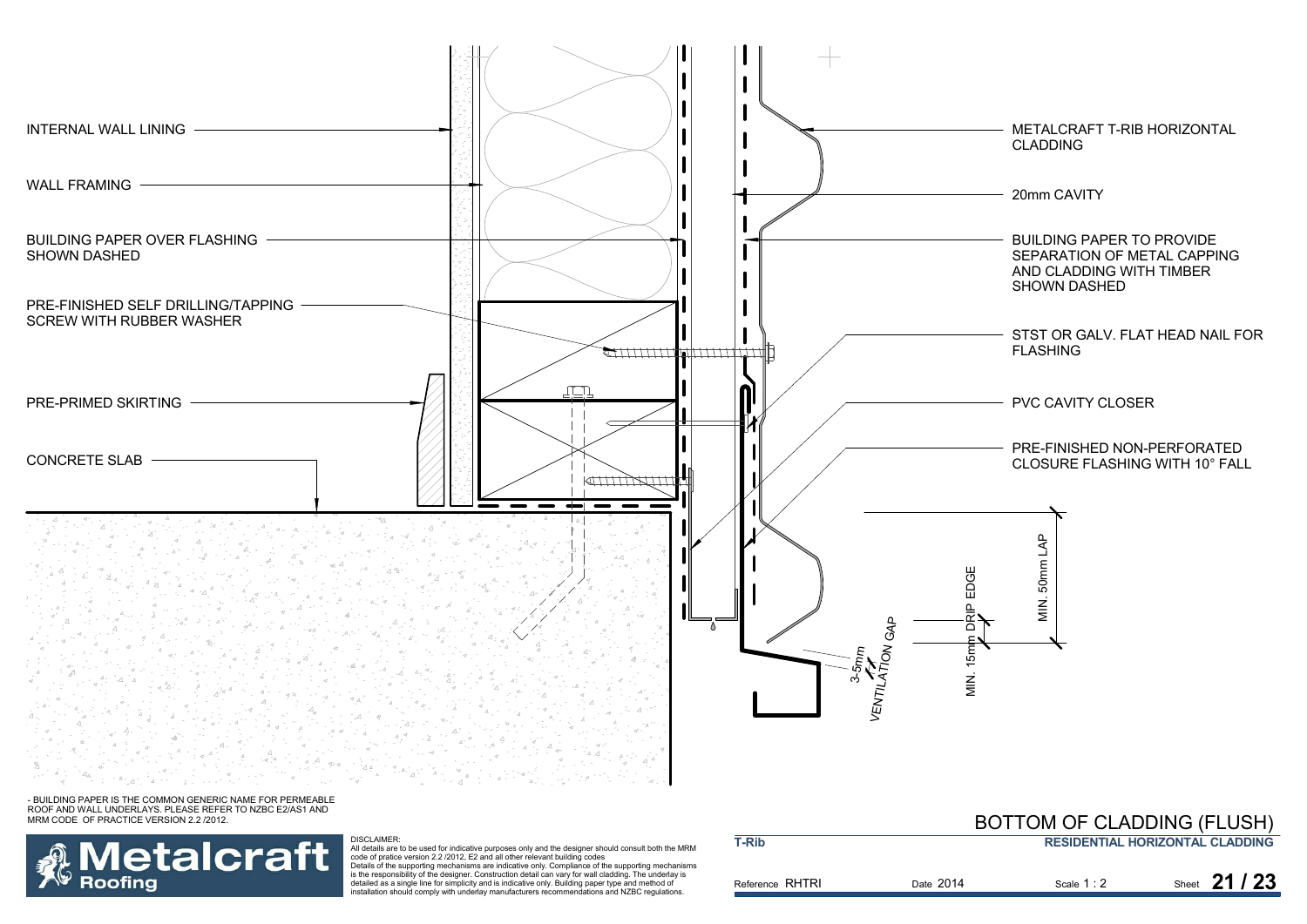



DISCLAIMER:<br>All details are to be used for indicative purposes only and the designer should consult both the MRM<br>Code of pratice version 2.2 /2012, E2 and all other relevant building codes<br>Details of the supporting mechani detailed as a single line for simplicity and is indicative only. Building paper type and method of installation should comply with underlay manufacturers recommendations and NZBC regulations.

| <b>T-Rib</b>    |           |           | <b>RESIDENTIAL HORIZONTAL CLADDING</b> |
|-----------------|-----------|-----------|----------------------------------------|
| Reference RHTRI | Date 2014 | Scale 1:2 | Sheet 22 / 23                          |

BOTTOM OF CLADDING (RECESSED)